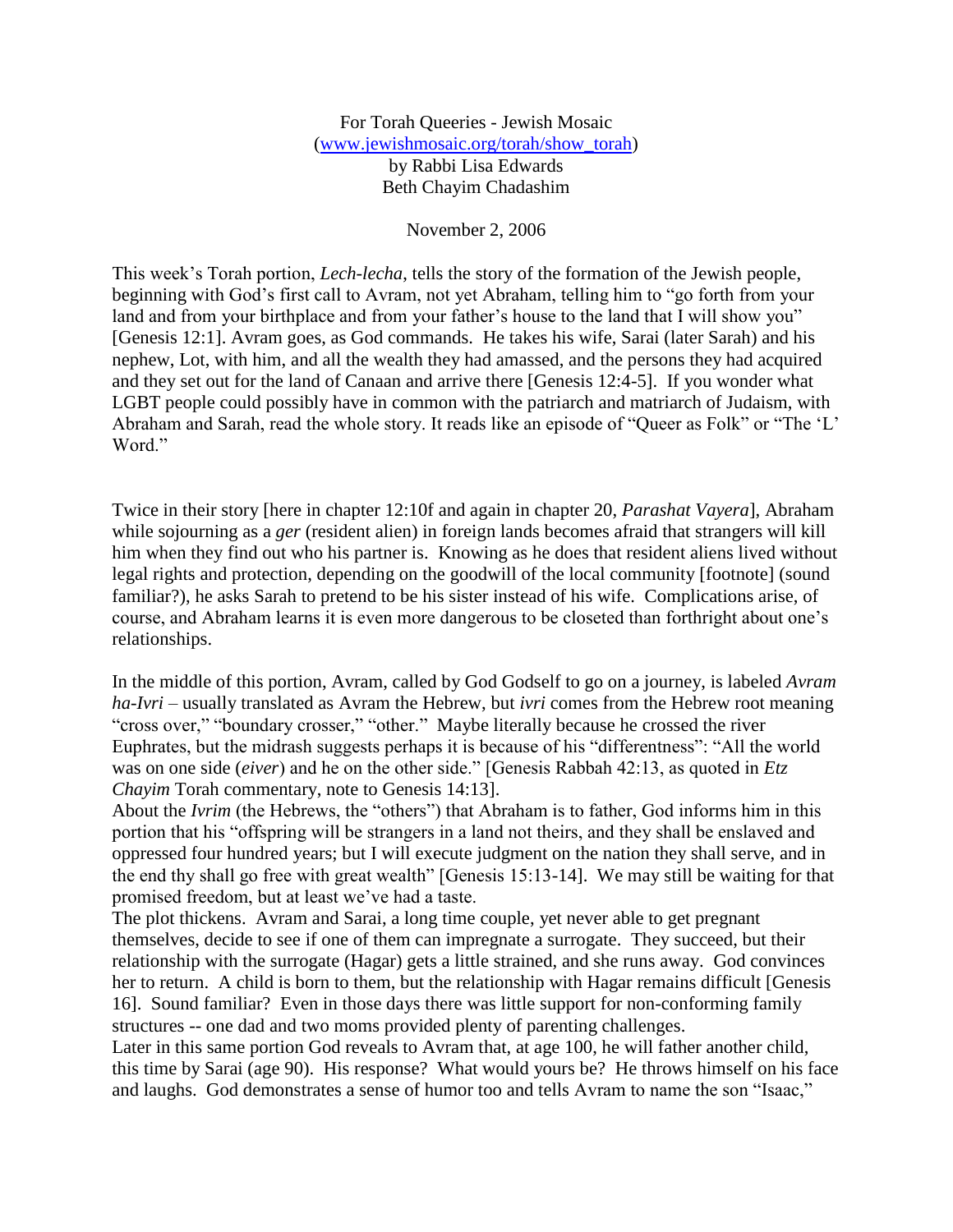meaning, "he laughed" [Genesis 17:15-19]. It proves no easy task being an older parent, but both Abraham and Sarah delight in it.

Two more points about Abraham and Sarah and why we might identify with them actually come from outside our immediate text, but related to it.

Some of us may know by heart the promise God makes to Avram not because we've memorized the Torah verses per se, but because we've learned a song whose lyrics quote God's

promise. The song was one of Jewish singer songwriter Debbie Friedman's first and still biggest "hits." **Lechi Lach** will no doubt be sung in many congregations this Shabbat, as it has been in growing numbers of congregations ever since it was written in 1986 (as well as during Debbie's sell-out Carnegie Hall concerts).

## **Lechi Lach**

Lyrics by Debbie Friedman & Savina Teubal (based on Genesis 12:1-2)

*Lechi lach to a land that I will show you Lech li-cha to a place you do not know Lechi lach on your journey I will bless you And you shall be a blessing, you shall be a blessing You shall be a blessing lechi lach*

*Lechi lach and I shall make your name great Lech li-cha and all shall praise your name Lechi lach to the place that I will show you Li-simchat chayim, li-simchat chayim Li-simchat chayim lechi lach. And you shall be a blessing, you shall be a blessing You shall be a blessing lechi lach.*

To listen to this song, click here.

*1988 Deborah Lynn Friedman (ASCAP) Sounds Write Productions, Inc. (ASCAP). Used with permission of Sounds Write Productions, Inc.*

The treasured connection of the queer community to this song is that the lyrics were written by Jewish lesbian feminist historian Savina Teubal *z'l* and Debbie Friedman for the *Simchat Chochmah* ("Joy of Wisdom") ceremony that Savina devised in celebration of her 60th birthday. A strong enough connection, but one more proud piece of Jewish Queer history: the ceremony took place, and this song sung by Debbie Friedman premiered, at *Beth Chayim Chadashim* (BCC) in Los Angeles, the world's first gay and lesbian synagogue (founded in 1972. See [http://www.bcc-la.org\)](http://www.bcc-la.org/).

And if all that isn't enough to connect you forever to Abraham and Sarah, an obscure (but getting less obscure thanks to queer Jewish scholarship as well as the internet) passage of Talmud surely will. In tractate *Yevamot* 64b, amidst a discussion of the mitzvah of parenting, "Rabbi Ammi